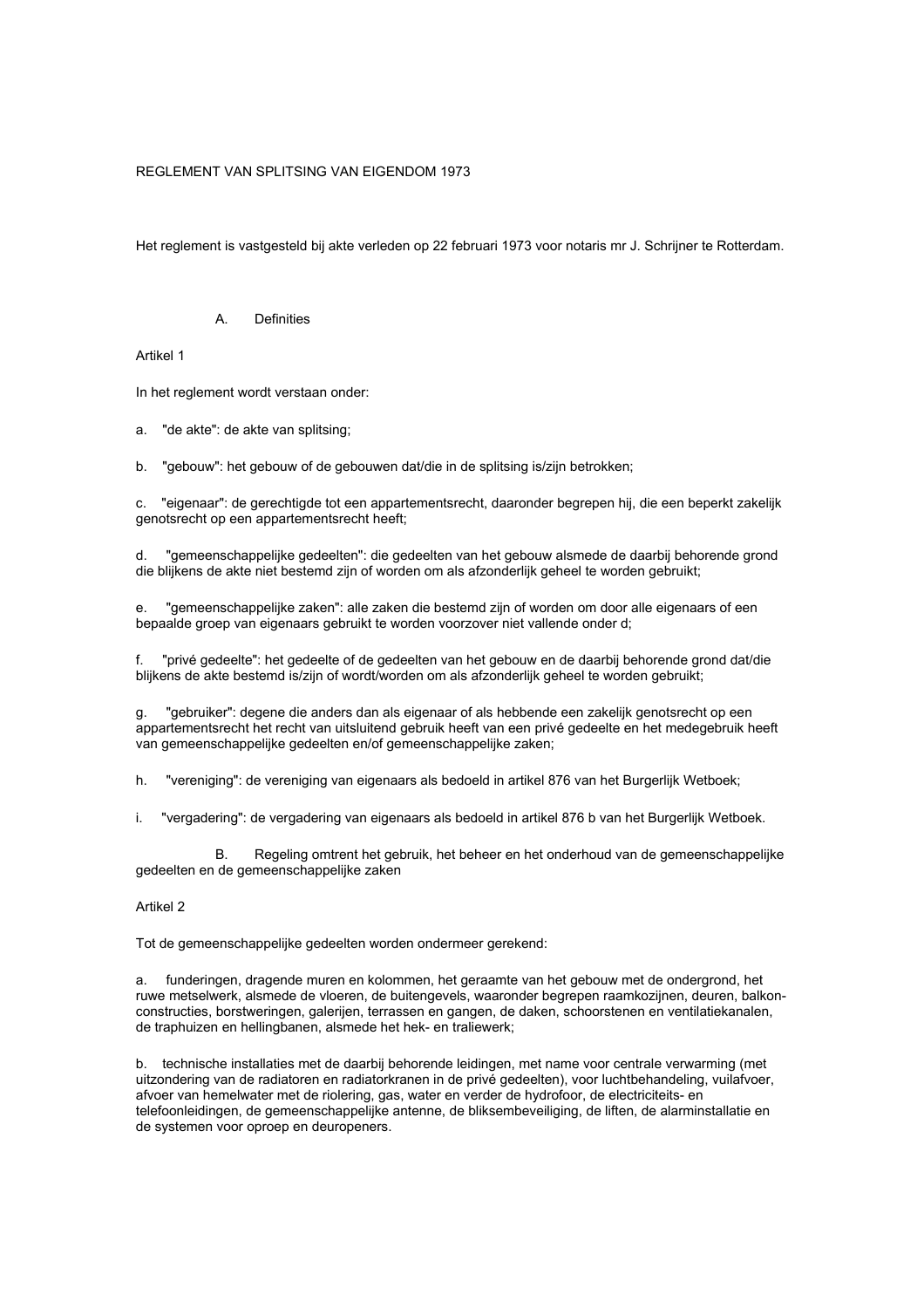## Artikel 3

Indien er twijfel bestaat of een zaak tot de gemeenschappelijke gedeelten of de gemeenschappelijke zaken behoort, wordt hierover beslist door de vergadering.

#### Artikel 4

Een eigenaar of gebruiker heeft het genot van de gemeenschappelijke gedeelten en/of de gemeenschappelijke zaken, volgens de bestemming daarvan.

Hij moet daarbij inachtnemen het reglement en het huishoudelijk reglement en hij mag geen inbreuk maken op het recht van mede-genot van de andere eigenaars of gebruikers.

## Artikel 5

1. De eigenaars en gebruikers zijn verplicht zich te onthouden van luidruchtigheid, het onnodig verblijf in de gemeenschappelijke gedeelten, voorzover deze niet voor verblijf voor korte of lange tijd bestemd zijn, en het daarin plaatsen van fietsen, bromfietsen of andere voorwerpen op plaatsen, die hiervoor niet zijn hestemd

2. De wanden en/of plafonds van de hall en van het trappenhuis mogen niet worden gebruikt voor het ophangen van schilderijen of andere voorwerpen, en het aanbrengen van decoraties en dergelijke.

3. De vergadering kan tot de in het eerste en tweede lid genoemde handelingen toestemming verlenen, en een reeds verleende toestemming intrekken.

#### Artikel 6

1. ledere op-, aan- of onderbouw zonder toestemming van de vergadering is verboden.

2. Het aanbrengen van naamborden, reclame- aanduidingen, uithangborden, zonneschermen, vlaggen, bloembakken en andere uitstekende voorwerpen mag slechts geschieden met toestemming van de vergadering of volgens regels te bepalen in het huishoudelijk reglement.

3. Een door de vergadering verleende toestemming kan - tenzij anders bepaald is - worden ingetrokken.

4. ledere eigenaar of gebruiker is te allen tijde bevoegd tot het nemen van maatregelen, die strekken tot het afwenden van een voor de gemeenschappelijke gedeelten of de gemeenschappelijke zaken onmiddellijk dreigend gevaar. Hij is alsdan verplicht de administrateur onmiddellijk te waarschuwen.

# Artikel 7

De eigenaars of gebruikers mogen zonder toestemming van de vergadering geen verandering in het gebouw aanbrengen, waardoor de hechtheid ervan in gevaar zou worden gebracht of waardoor het architectonisch uiterlijk of de constructie ervan gewijzigd zou worden.

# Artikel 8

De vereniging voert het beheer over de gemeenschappelijke gedeelten en de gemeenschappelijke zaken met inachtneming van het in artikel 37 bepaalde.

> C. Regeling omtrent het gebruik, het beheer en het onderhoud van privé gedeelten

Artikel 9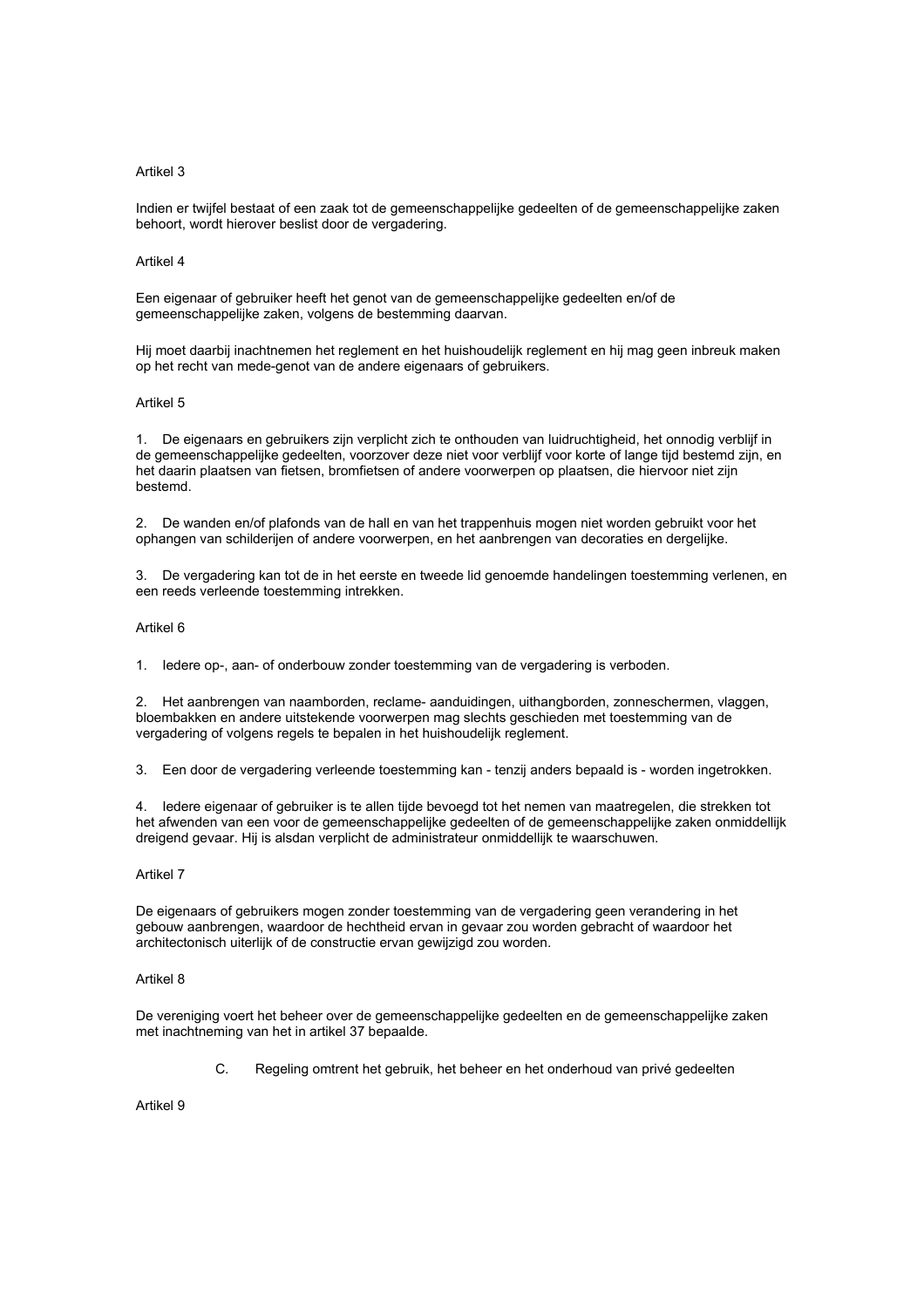1. ledere eigenaar of gebruiker heeft het recht op uitsluitend gebruik van zijn privé gedeelte, mits hij bij de uitoefening van dat recht het reglement en het huishoudelijk reglement in acht neemt en mits hij aan de andere eigenaars en gebruikers geen onredelijke hinder toebrengt.

2. De eigenaars en gebruikers zijn verplicht het privé gedeelte te gebruiken overeenkomstig de daaraan nader in de akte te regelen bestemming.

Een gebruik dat afwijkt van deze bestemming is slechts geoorloofd met toestemming van de vergadering. De vergadering kan bij het verlenen van de toestemming bepalen dat deze weer kan worden ingetrokken.

3. In geval van wijziging van de bestemming van een privé gedeelte, is artikel 875 I lid 2 van het Burgerlijk Wetboek van toepassing.

## Artikel 10

1. ledere eigenaar of gebruiker is verplicht zijn privé gedeelte behoorlijk te onderhouden. Tot dat onderhoud behoort met name het schilder-, behang- en tegelwerk, de plafonds, de afwerklagen van vloeren en balkons, het stucwerk, het schoonhouden en ontstoppen van alle sanitair en leidingen, de reparatie en vervanging van hang- en sluitwerk aan deuren en ramen, ook aan die, welke zich in de buitengevel bevinden of de scheiding vormen tussen de gemeenschappelijke gedeelten en het privé gedeelte, de reparatie en vervanging van de privé brievenbus, de reparatie van radiatoren en radiatorkranen.

2. ledere eigenaar of gebruiker is verplicht de nodige zorgvuldigheid in acht te nemen met betrekking tot de gemeenschappelijke gedeelten en/of de gemeenschappelijke zaken, ook wanneer laatstgenoemde zaken zich in zijn privé gedeelte bevinden.

3. Indien voor het verrichten van een handeling met betrekking tot de gemeenschappelijke gedeelten of zaken de toegang tot of het gebruik van een privé gedeelte noodzakelijk is, is de betreffende eigenaar verplicht hiertoe zijn toestemming te verlenen. Eventuele schade die hieruit voortvloeit, wordt door de vereniging vergoed.

4. Indien voor het verrichten van een handeling met betrekking tot een privé gedeelte de toegang of het gebruik van een ander privé gedeelte noodzakelijk is, kan de toestemming van de betreffende eigenaar met toepassing van artikel 875 o van het Burgerlijk Wetboek vervangen worden door een machtiging van de kantonrechter.

5. In het geval dat in een privé gedeelte belangrijke schade is ontstaan of dreigt te ontstaan of gevaar dreigt voor ernstige hinder van de andere eigenaars of gebruikers, dient de eigenaar of de gebruiker de administrateur hiervan onverwijld in kennis te stellen.

Glasschade in of aan een privé gedeelte komt voor rekening van de betrokken eigenaar of gebruiker. 6.

## Artikel 11

1. De eigenaars of gebruikers van de privé gedeelten gelegen direct onder het dak, zijn verplicht de installaties voor radio, televisie en dergelijke, welke met toestemming of krachtens besluit van de vergadering op het dak worden aangebracht, te gedogen.

2. De eigenaars of gebruikers van de privé gedeelten moeten de hoofdaansluitingen van gas, water, electriciteit, radio en televisie met bijbehorende meters en installaties gedogen, alles voorzover deze niet in de gemeenschappelijke gedeelten zijn/worden geplaatst.

# Artikel 12

ledere eigenaar of gebruiker is tegenover de andere eigenaars of gebruikers aansprakelijk voor de schade toegebracht aan het gebouw of de gemeenschappelijke zaken en voor onredelijke hinder veroorzaakt door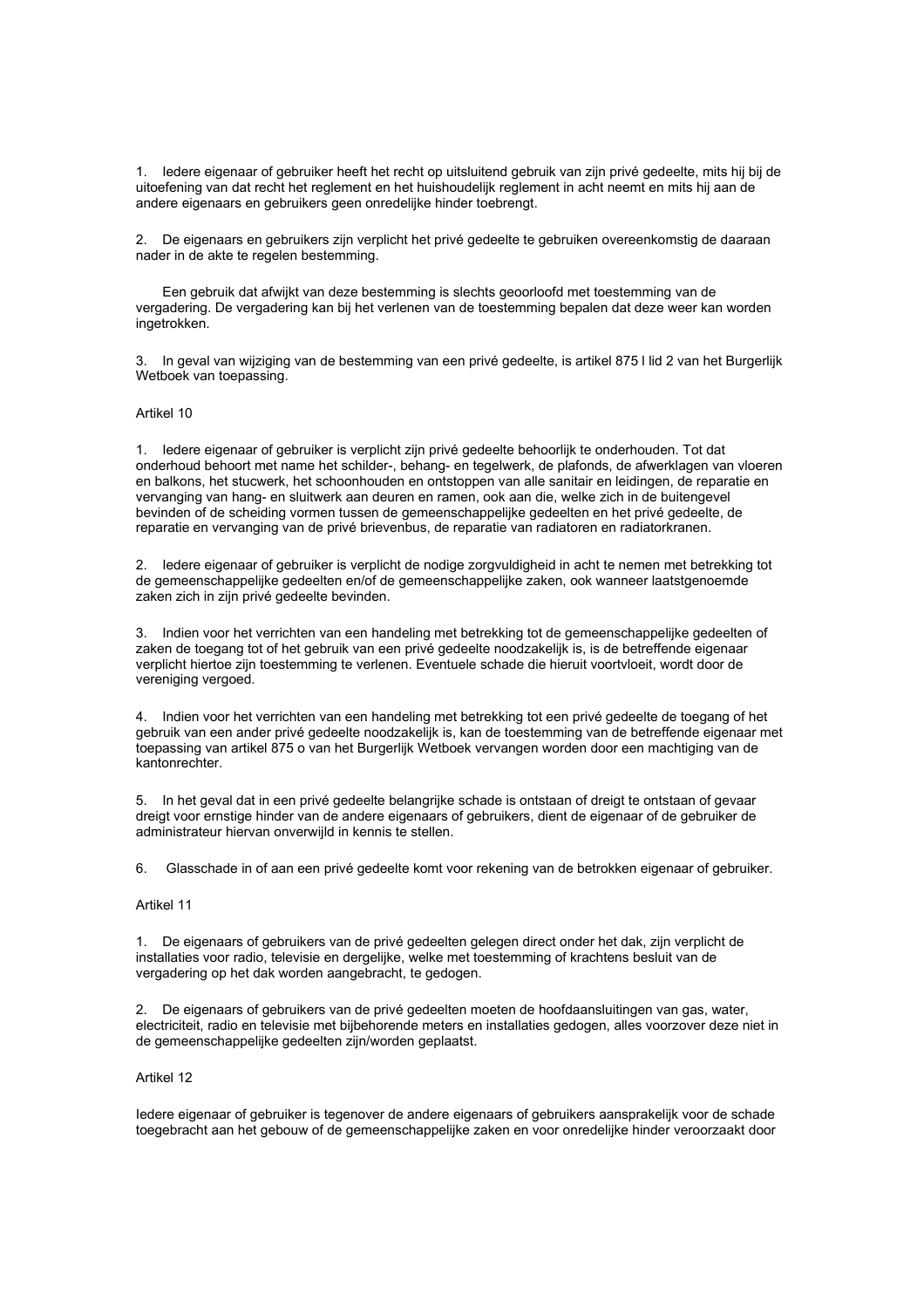de schuld van hemzelf of van zijn huisgenoten en hij is verplicht voorzover dit redelijk is maatregelen te nemen of te dulden die de strekking hebben bedoelde schade te voorkomen.

## Artikel 13

Het voortbrengen van muziek en andere storende geluiden is tussen vier en twintig uur 's-nachts en 'smorgens zeven uur verboden.

#### Artikel 14

1. Alle privé gedeelten met uitzondering van de zich daarin bevindende gemeenschappelijke gedeelten en/of gemeenschappelijke zaken, zijn voor rekening en risico van de betrokken eigenaars.

2. Het in lid 1 bepaalde geldt niet voor schade die veroorzaakt is door een evenement dat buiten de betrokken privé gedeelten heeft plaats gehad. In dat geval komt de schade voor de ejgenaars gezamenlijk. onverminderd hun verhaal op degene die voor de schade aansprakelijk is.

3. Alle zich in het privé gedeelte bevindende gemeenschappelijke gedeelten en/of gemeenschappelijke zaken zijn voor rekening en risico van de eigenaars gezamenlijk, onverminderd hun verhaal op degene die voor de schade aansprakelijk is.

# Artikel 15

1. De eigenaar of gebruiker van een privé gedeelte, voorzover bestemd tot tuin, is verplicht deze voor zijn rekening als tuin aan te leggen en te onderhouden met inachtneming van de besluiten van de vergadering en van het huishoudelijk reglement.

2. De vierde titel van het tweede (lees: derde) Boek van het Burgerlijk Wetboek is op de eigenaars en gebruikers van toepassing.

3. Het is niet geoorloofd zonder toestemming van de vergadering opgaand hout in de tuin te hebben, waardoor het uitzicht van de andere eigenaars of gebruikers en het ontvangen van licht en lucht door de ramen en openingen van het gebouw zouden worden belemmerd.

4. Het is evenmin zonder toestemming van de vergadering geoorloofd tegen de muren planten of heesters te laten opgroeien tot voorbij vijftig centimeter beneden het laagste raamkozijn van de eerste etage.

5. Een reeds verleende toestemming kan - tenzij anders is bepaald - worden ingetrokken.

#### Artikel 16

ledere eigenaar of gebruiker is verplicht alle handelingen na te laten, waardoor schade kan worden toegebracht aan de belangen van hypotheekhouders en andere zakelijke gerechtigden en hij is verplicht alles te doen wat dienstig kan zijn ter voorkoming van die schade.

> D. Schulden en kosten voor rekening van de gezamenlijke eigenaars

# Artikel 17

Tot de schulden en kosten als bedoeld in artikel 875 f eerste lid onder a van het Burgerlijk Wetboek worden gerekend:

a. die welke gemaakt zijn in verband met het normale onderhoud of het normale gebruik van de gemeenschappelijke gedeelten of van de gemeenschappelijke zaken of tot het behoud daarvan;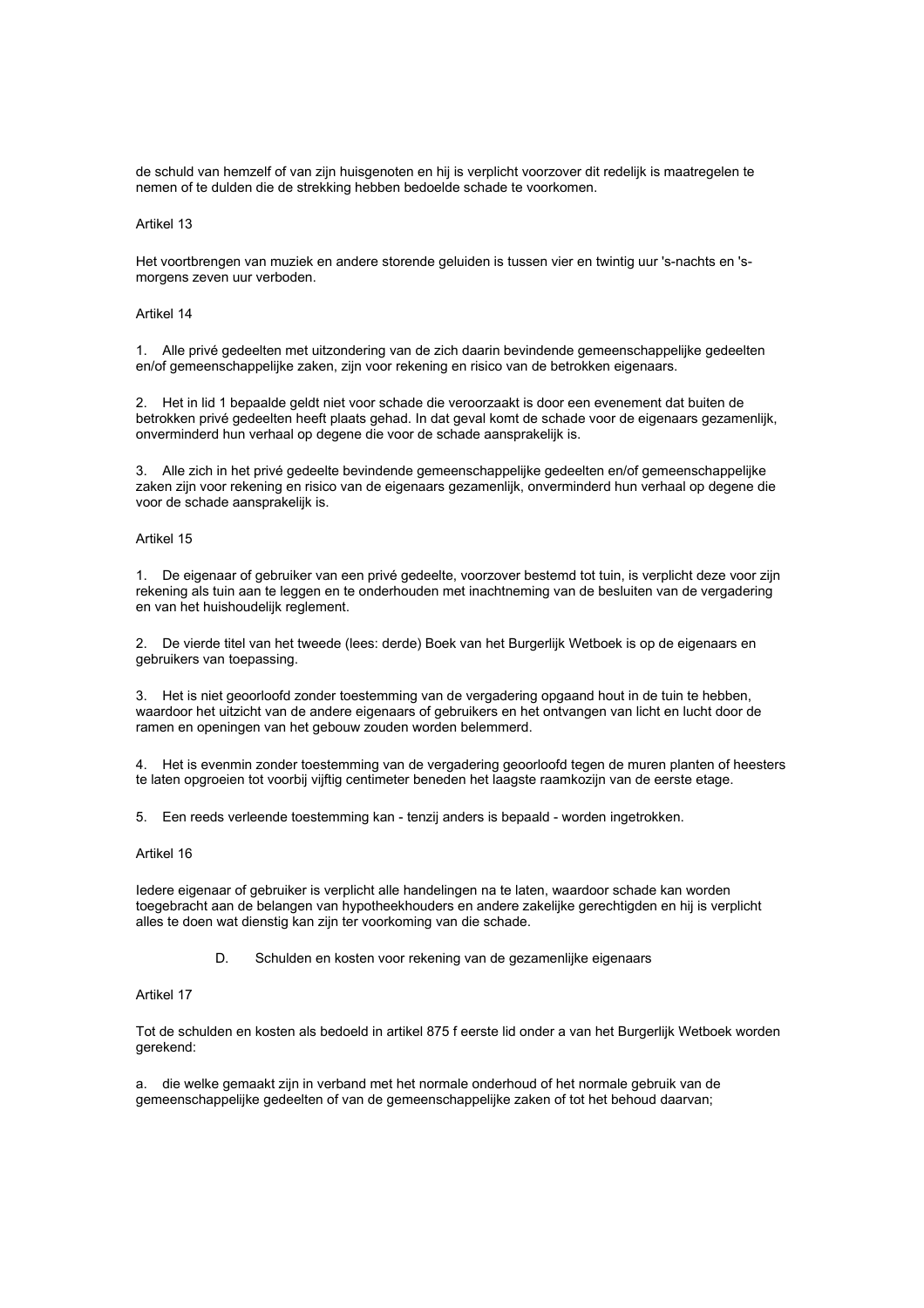b. die welke verband houden met noodzakelijke herstellingswerkzaamheden en vernieuwingen van de gemeenschappelijke gedeelten en de gemeenschappelijke zaken, voorzover die ingevolge het reglement of een rechterlijke beslissing als bedoeld in artikel 875 o van het Burgerlijk Wetboek niet ten laste komen van bepaalde eigenaars;

c. de schulden en kosten van de vereniging;

d. het bedrag van de schadevergoeding door de gezamenlijke eigenaars als zodanig verschuldigd aan één van hen of een derde;

e. de kosten van een rechtsgeding waarin de gezamenlijke eigenaars als eisers of als verweerders optreden;

f. de assurantiepremiën verschuldigd naar aanleiding van de verzekeringen, die door het reglement zijn voorgeschreven of waartoe ingevolge artikel 26 door de vergadering is besloten;

g. de verschuldigde publiekrechtelijke lasten voorzover geen aanslag is opgelegd aan de afzonderlijke eigenaars;

h. de kosten van brandstof, de electriciteit en het water, benodigd voor de centrale verwarming annex warmwaterinstallaties, tenzij de akte daaromtrent een afwijkende regeling bevat;

i. alle overige schulden en kosten, gemaakt in het belang van de gezamenlijke eigenaars als zodanig.

E. Jaarlijkse exploitatierekening en begroting en te storten bijdragen

Artikel 18

1. Van de gezamenlijke schulden en kosten genoemd in het vorige artikel alsmede van een naar tijdsduur evenredig gedeelte van de kosten verbonden aan het periodiek schilderwerk en noodzakelijke vernieuwingen wordt jaarlijks door de administrateur een begroting ontworpen en ter vaststelling aan de jaarlijkse vergadering voorgelegd.

Met ingang van een nader in de akte te bepalen datum zal door de eigenaars ten behoeve van de  $2.$ vereniging bij wijze van voorschot-bijdragen maandelijks aan de administrateur worden overgemaakt een/twaalfde gedeelte van hun na te vermelden aanslag in het onder 1 bedoelde bedrag, bij welk bedrag gevoegd wordt een/twaalfde gedeelte van het bedrag dat de eigenaars uit hoofde van de in artikel 37 lid 7 bedoelde omslag verschuldigd zijn, alsmede een in de akte te bepalen percentage van het totale bedrag van de begroting zulks tot het vormen van het reservefonds, hierna in artikel 31 omschreven.

3. Na afloop van elk boekjaar, dat in de akte nader zal worden aangegeven, wordt ter berekening van na te vermelden definitieve bijdrage door iedere eigenaar verschuldigd, door de administrateur een exploitatierekening opgesteld over dat boekjaar en ter vaststelling aan de jaarlijkse vergadering voorgelegd. In deze rekening zullen de schulden en kosten van dat boekjaar worden opgenomen.

4. Tenzii de vergadering anders beslist, zullen overschotten betrekking hebbende op de exploitatierekening van het afgelopen boekjaar aan de eigenaars worden gerestitueerd.

5. Mocht de exploitatierekening een tekort opleveren, dan moeten de eigenaars dit tekort binnen een maand na daartoe door de administrateur te zijn aangemaand, aanzuiveren.

6. Indien een eigenaar niet binnen acht dagen na verloop van de in het vorige lid genoemde termiin het door hem verschuldigde aan de administrateur heeft voldaan, is hij daarover rente verschuldigd, waarvan het percentage nader in het huishoudelijk reglement zal worden bepaald.

Artikel 27 is niet van toepassing.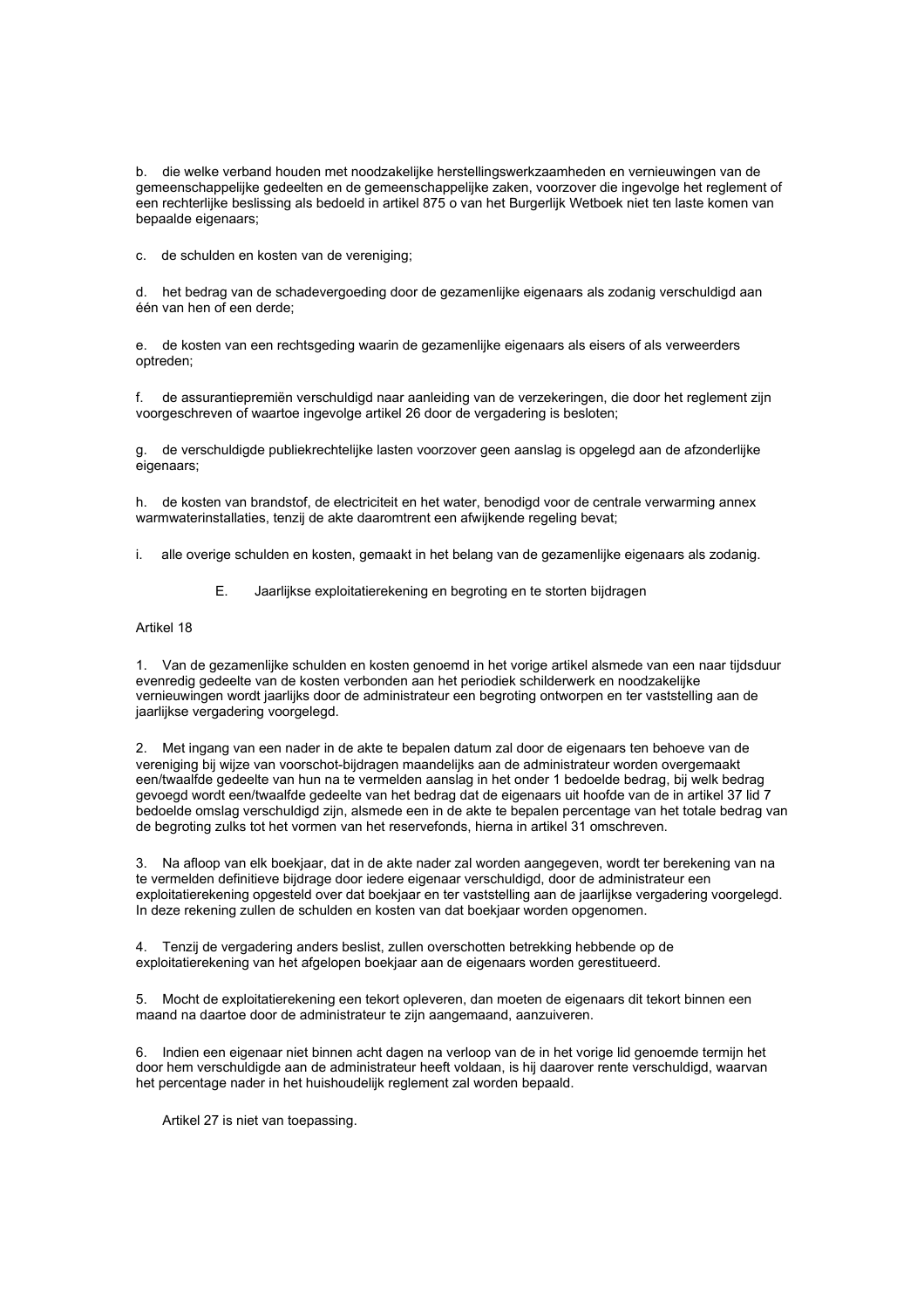#### Artikel 19

Indien een eigenaar het bedrag van zijn definitieve bijdrage niet binnen zes maanden na verloop van de termijn bedoeld in lid 5 van het vorige artikel heeft voldaan, wordt zijn schuld omgeslagen over de andere eigenaars in de verhouding als is omschreven in artikel 23 lid 3, ongeacht de maatregelen die jegens de nalatige eigenaar kunnen worden genomen en behoudens recht van verhaal van de andere eigenaars op eerstgenoemde.

> F. Het in gebruik geven door de eigenaar van zijn privé gedeelte aan een gebruiker

#### Artikel 20

1. Indien een eigenaar zijn privé gedeelte met inbegrip van het medegebruik van de gemeenschappelijke gedeelten en/of de gemeenschappelijke zaken aan een ander in gebruik wil geven, zal die ander het gebruik slechts kunnen verkrijgen na ondertekening van een in duplo opgemaakte en gedagtekende verklaring dat hij het reglement en het huishoudelijk reglement, alsmede een besluit als bedoeld in artikel 876 c van het Burgerlijk Wetboek, voorzover die op een gebruiker betrekking hebben, zal naleven.

2. Van de in lid 1 bedoelde verklaring behoudt zowel de gebruiker als de administrateur een exemplaar.

Onverminderd het bepaalde in artikel 875 m lid 3 van het Burgerlijk Wetboek zal de in lid 1 bedoelde 3. verklaring geacht worden ook betrekking te hebben op besluiten en bepalingen die eerst na die verklaring worden vastgesteld, tenzij een beroep op die bepalingen jegens de gebruiker in strijd zou zijn met de goede trouw.

4. De administrateur zal de gebruiker van iedere aanvulling of verandering van het reglement of huishoudelijk reglement, alsmede van een besluit als bedoeld in artikel 876 c van het Burgerlijk Wetboek, op de hoogte stellen.

## Artikel 21

1. De administrateur kan te allen tijde verlangen dat de gebruiker zich jegens de vereniging als borg verbindt voor de eigenaar, en wel voor de richtige voldoening van hetgeen laatstgenoemde ingevolge het reglement aan de vereniging schuldig is of zal worden.

2. Voormelde borgtocht zal zich slechts uitstrekken tot verplichtingen van de betrokken eigenaar die opeisbaar worden na het tijdstip, waarop per aangetekende brief door de administrateur aan de gebruiker is medegedeeld, dat de vereniging van de in het vorige lid bedoelde bevoegdheid gebruik wenst te maken. Bovendien zal de gebruiker uit hoofde van de hier bedoelde borgtocht per maand nimmer meer verschuldigd zijn dan een bedrag, overeenkomende met de geschatte maandelijkse huurwaarde van het desbetreffende privé gedeelte.

Verlangd zal kunnen worden dat de borg afstand doet van het voorrecht van uitwinning en van alle andere voorrechten en excepties door de wet aan borgen toegekend of nog toe te kennen.

## Artikel 22

1. De gebruiker die zonder de in de artikel 20 bedoelde verklaring getekend te hebben of zonder de in artikel 21 bedoelde verplichting te zijn nagekomen een privé gedeelte betrokken heeft, kan door de administrateur hieruit verwijderd worden en hem kan het medegebruik van de gemeenschappelijke gedeelten en/of gemeenschappelijke zaken worden ontzegd.

2. Indien iemand zonder enige titel een privé gedeelte betrokken heeft kan hij hieruit door de administrateur worden verwijderd als onherroepelijk hiertoe door de eigenaars gemachtigd. De administrateur gaat niet tot ontruiming over dan nadat hij de betrokkene tot ontruiming heeft aangemaand. Van het bevel tot ontruiming staat binnen veertien dagen beroep open op de vergadering.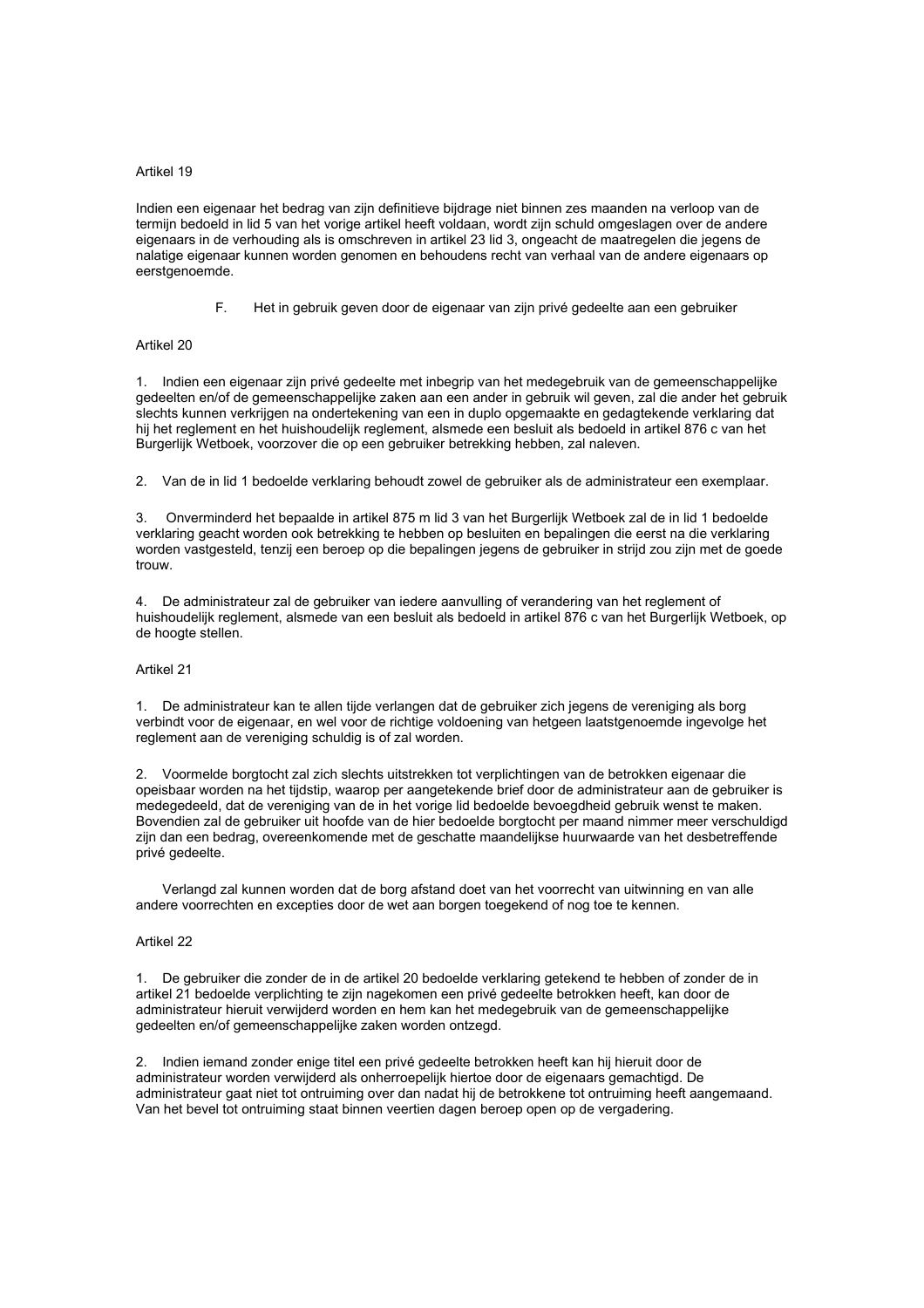Aandelen, die door de splitsing ontstaan, en aandelen in de verplichting tot het bijdragen G. in de schulden en kosten, die voor gemeenschappelijke rekening zijn

# Artikel 23

 $1<sup>1</sup>$ De eigenaars zijn in de gemeenschap gerechtigd in de nader in de akte te bepalen breukdelen.

De gemeenschappelijke baten worden in eenzelfde verhouding tussen de eigenaars verdeeld.  $2<sup>1</sup>$ 

3. In gelijke verhouding zijn de eigenaars verplicht bij te dragen in de schulden en kosten, die voor gemeenschappelijke rekening zijn.

> Η. Ontzegging van het gebruik van privé gedeelten

## Artikel 24

1. Aan de eigenaar die zelf het recht van gebruik uitoefent en die:

a. de bepalingen van het reglement of het huishoudelijk reglement of de bepalingen bedoeld in artikel 876 c van het Burgerlijk Wetboek niet nakomt of overtreedt.

b. zich schuldig maakt aan onbehoorlijk gedrag jegens de andere eigenaars en/of gebruikers.

kan door de vergadering een waarschuwing worden gegeven dat indien hij ondanks deze waarschuwing binnen een jaar nadat hij deze heeft ontvangen andermaal een of meer der genoemde gedragingen verricht of voortzet, de vergadering overgaat tot de in het volgende lid bedoelde maatregel.

2. Wordt een of meer der in het vorige lid bedoelde gedragingen binnen genoemde termiin andermaal gepleegd of wordt deze voortgezet, dan kan de vergadering besluiten tot ontzegging van het gebruik van het privé gedeelte dat aan de eigenaar toekomt.

3. De vergadering besluit niet tot het geven van een waarschuwing of besluit niet tot ontzegging van het gebruik dan na verhoor of behoorlijke oproeping van de eigenaar. De oproeping geschiedt ten minste veertien dagen vóór de dag van de vergadering, en wel bij aangetekende brief met vermelding van de gerezen bezwaren. De eigenaar kan zich ter vergadering doen vertegenwoordigen of doen bijstaan door een raadsman

4 De in dit artikel bedoelde besluiten moeten worden genomen met een meerderheid van ten minste twee/derde van de uitgebrachte stemmen, in een vergadering waarin ten minste twee/derde van het totaal aantal stemmen vertegenwoordigd is. Artikel 37 lid 5 is van overeenkomstige toepassing.

5. De in dit artikel bedoelde besluiten worden door de administrateur bij aangetekend schrijven ter kennis van de belanghebbende en van de op zijn appartement ingeschreven hypotheekhouders gebracht. De besluiten zullen de gronden vermelden die tot de maatregel hebben geleid.

6. Een besluit tot ontzegging van het gebruik zal niet eerder ten uitvoer mogen worden gelegd dan na verloop van een termijn van een maand na verzending van de kennisgeving als in lid 5 bedoeld. Beroep op de rechter ingevolge artikel 876 d van het Burgerlijk Wetboek schorst de tenuitvoerlegging van het genomen besluit met dien verstande, dat de schorsing wordt opgeheven, wanneer de rechter zich met het besluit verenigt, zelfs wanneer de betrokkene tegen deze uitspraak de rechtsmiddelen van hoger beroep of cassatie zou kunnen aanwenden.

7. Indien een eigenaar zijn privé gedeelte in gebruik heeft gegeven, is het in de vorige leden bepaalde op de gebruiker van toepassing, wanneer deze een gedraging verricht als vermeld in lid 1, of indien hij niet voldoet aan de financiële verplichtingen voortvloeiende uit de door hem gestelde borgtocht.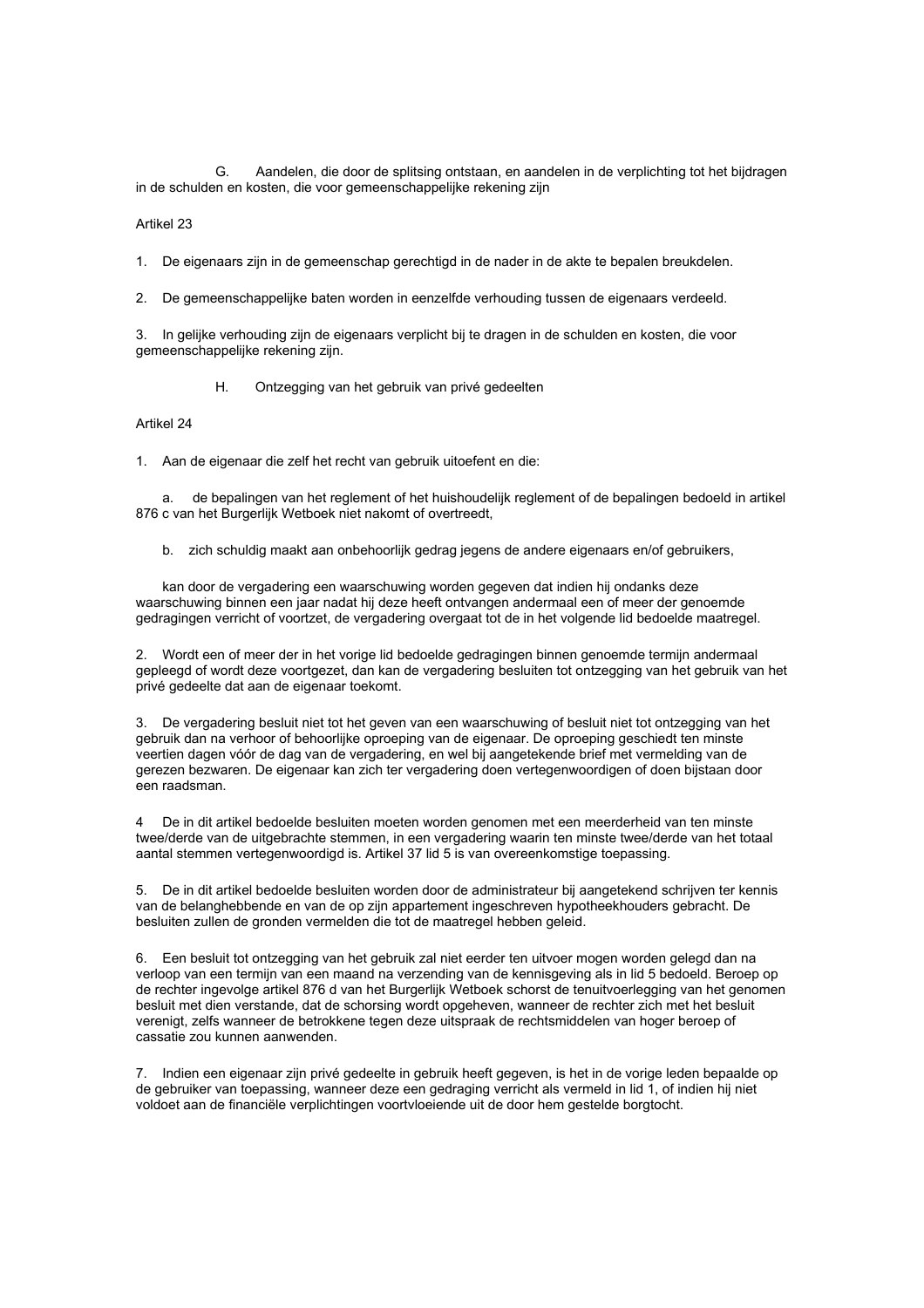$\mathbf{L}$ Vervreemding en bezwaring van het appartementsrecht

Artikel 25

1. Een appartementsrecht kan worden vervreemd en met hypotheek en andere zakelijke rechten worden bezwaard. Onder vervreemding valt ook toedeling.

2. Voor de terzake van het verkregen appartementsrecht verschuldigde voorschot-bijdragen en definitieve bijdragen die in het lopende of in het voorafgaande boekjaar opeisbaar zijn geworden of nog zullen worden, zijn de verkrijger en de vroegere eigenaar hoofdelijk aansprakelijk.

3. Alleen de vroegere eigenaar is aansprakelijk voor de extra voorschot-bijdragen bedoeld in artikel 37 en de definitieve bijdragen die verschuldigd zijn als gevolg van besluiten van de vergadering die tot stand gekomen zijn in het tijdvak, gedurende hetwelk hij eigenaar was.

Hetzelfde geldt voor bijzondere bijdragen verschuldigd terzake van andere rechtsfeiten, die in voormeld tiidvak hebben plaats gehad.

4. In afwijking van het vorige lid is uitsluitend de nieuwe eigenaar aansprakelijk voor assurantiepremiën en het verschuldigde loon aan de administrateur, voorzover deze premie of dit loon opeisbaar is geworden na de vervreemding.

5. De administrateur draagt zorg dat alle daarvoor in aanmerking komende overeenkomsten op naam van de nieuwe eigenaar gesteld worden.

> Regeling omtrent verzekering  $\mathbf{J}$

Artikel 26

1. Het gebouw zal door de administrateur worden verzekerd bij één of meer door de vergadering aan te wijzen verzekeraars tegen brand-, waaronder begrepen ontploffingsschade. Voorts zal de vergadering bevoegd zijn te besluiten tot het aangaan van verzekering tegen andere gevaren.

2. Het bedrag der verzekeringen wordt vastgesteld door de vergadering; het zal wat de brandverzekering betreft moeten overeenstemmen met de herbouwkosten van het gebouw: de vraag, of deze overeenstemming bestaat, zal jaarlijks gecontroleerd moeten worden door een deskundige.

Verzekeringsovereenkomsten worden door de administrateur afgesloten ten name van de  $\mathbf{3}$ gezamenlijke eigenaars. Hij is daartoe slechts bevoegd indien het bepaalde in lid 5 wordt nageleefd.

4. De eigenaars verbinden zich de uit hoofde van de verzekeringsovereenkomsten uit te keren schadepenningen, indien deze een nader in de akte te bepalen bedrag te boven gaan, te doen plaatsen op een voor de financiering van het herstel van de schade krachtens besluit van de vergadering door de administrateur te openen afzonderlijke bankrekening ten name van de vereniging, die de op deze rekening gestorte gelden zal houden voor de eigenaars; ten aanzien van de op deze rekening te storten gelden is artikel 31 leden 3 tot en met 5 van overeenkomstige toepassing, met dien verstande dat de gelden steeds bestemd moeten blijven voor het herstel of de wederopbouw, onverminderd artikel 876 j lid 4 van het Burgerlijk Wetboek. In het geval bedoeld in artikel 876 j lid 4 van het Burgerlijk Wetboek, zal, indien een eigenaar zich heeft schuldig gemaakt aan een daad of verzuim, welke krachtens de wet of de verzekeringsvoorwaarden gehele of gedeeltelijke ongehoudenheid van de verzekeraar tot uitkering van de schadepenningen tot gevolg zou hebben, de uitkering van het aandeel van de betreffende eigenaar dienen te geschieden aan de verzekeraar.

5. De administrateur dient ervoor te zorgen, dat de verzekeringsovereenkomst de volgende clausule bevat: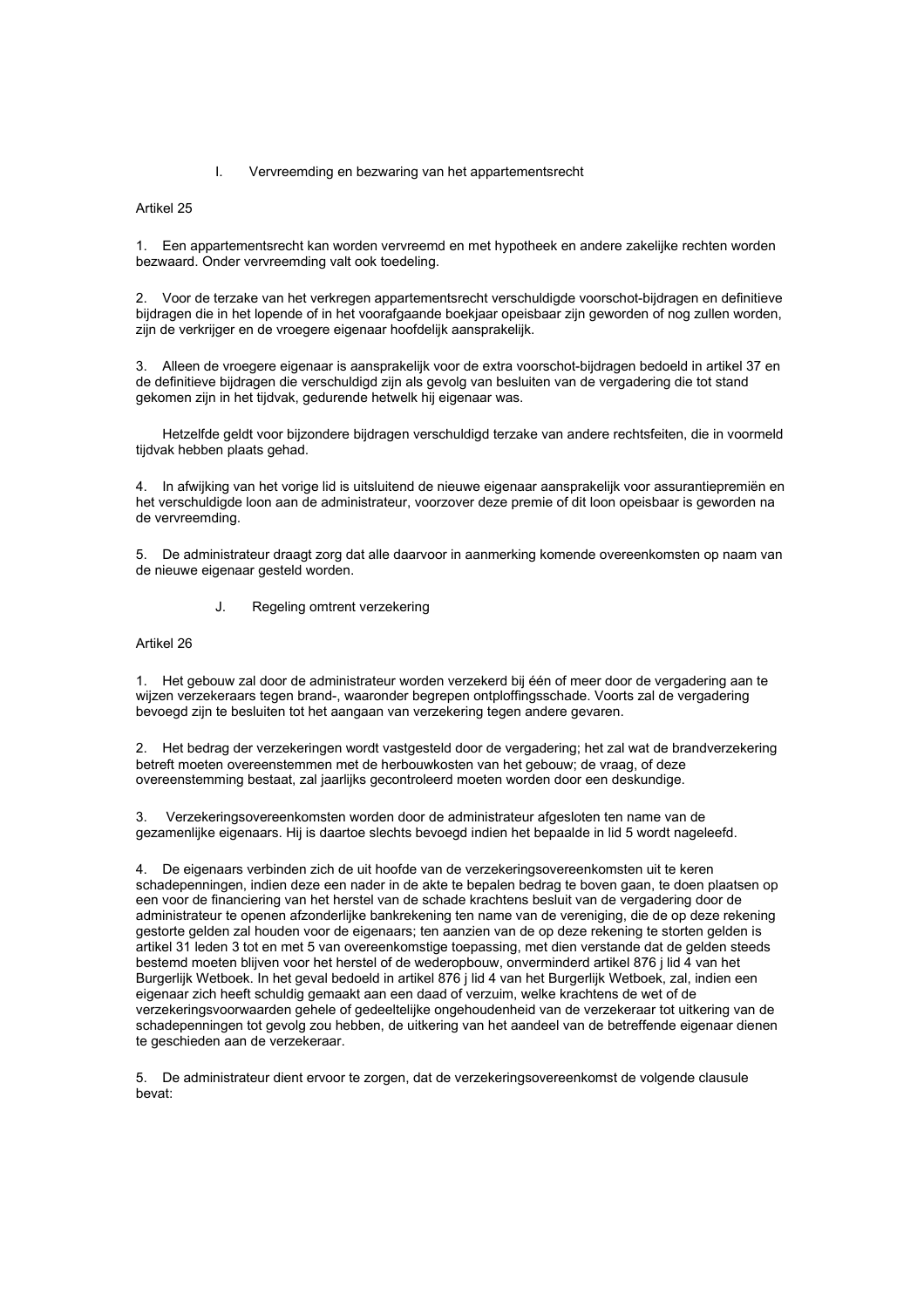"Zolang de eigendom van het hierbij verzekerde gebouw gesplitst is in appartementsrechten, gelden de volgende aanvullende voorwaarden.

Een daad of verzuim van een eigenaar, welke krachtens de wet of de verzekeringsvoorwaarden gehele of gedeeltelijke ongehoudenheid van ondergetekenden tot uitkering van de schadepenningen tot gevolg zou hebben, laat de uit deze polis voortvloeiende rechten onverlet.

Niettemin zullen de ondergetekenden in zodanig geval gerechtigd zijn, mits zij voor de uitkering de wens daartoe te kennen hebben gegeven, een aandeel in de schadepenningen overeenkomende met het aandeel waarin de betreffende eigenaar in de gemeenschap gerechtigd is, van deze terug te vorderen.

Ingeval van toepassing van artikel 876 j lid 4 van het Burgerlijk Wetboek zal de uitkering van het aandeel in bedoeld geval in plaats van aan de eigenaar geschieden aan de ondergetekenden.

Gaat de verschuldigde uitkering een bedrag van tweeduizend vijfhonderd gulden te boven, dan geschiedt zij op de wijze te bepalen door de vergadering van eigenaars, zulks blijkende uit een door de voorzitter gewaarmerkt afschrift van de notulen der vergadering.

Door uitkering overeenkomstig de voorwaarden dezer polis zullen ondergetekenden tegenover alle belanghebbenden volledig zijn gekweten."

6. In geval door de eigenaars besloten wordt tot herstel of herbouw, is het bepaalde in artikel 876 j van het Burgerlijk Wetboek leden 2 tot en met 4 en artikel 876 k van het Burgerlijk Wetboek van toepassing met dien verstande dat uitkering van het aan iedere eigenaar toekomende aandeel in de assurantiepenningen aan deze slechts zal kunnen geschieden met toestemming van degenen die op het desbetreffende appartementsrecht een recht van hypotheek hebben.

7. Indien de schadepenningen niet toereikend blijken te zijn voor herstel of herbouw, draagt jedere eigenaar bij in het tekort, in de verhouding vermeld in artikel 23, onverminderd het verhaal op degene die voor de schade aansprakelijk is.

8. ledere eigenaar is bevoegd een suppletoire verzekering te sluiten. In het geval bedoeld in het tweede lid van artikel 875 I van het Burgerlijk Wetboek is de administrateur tot het sluiten van een suppletoire verzekering verplicht.

> K. Overtredingen

Artikel 27

1. Bij overtreding van één der bepalingen van de wet, van het reglement of van het huishoudelijk reglement, hetzij door een eigenaar, hetzij door een gebruiker, zal de administrateur de betrokkene een schriftelijke waarschuwing doen toekomen per aangetekende brief en hem wijzen op de overtreding.

2. Indien de betrokkene geen gevolg geeft aan de waarschuwing kan de vergadering hem een boete opleggen van ten hoogste een bedrag dat nader in de akte zal worden bepaald voor elke overtreding, onverminderd de gehoudenheid van de overtreder tot schadevergoeding, zo daartoe termen aanwezig zijn, en onverminderd de andere maatregelen, welke de vergadering kan nemen krachtens de wet of het reglement.

3. Het vorenstaande geldt niet, indien een eigenaar zijn financiële verplichtingen jegens de vereniging of jegens de gezamenlijke eigenaars niet of niet tijdig nakomt.

4. De te verbeuren boeten komen ten bate van het reservefonds.

Huishoudelijk Realement L.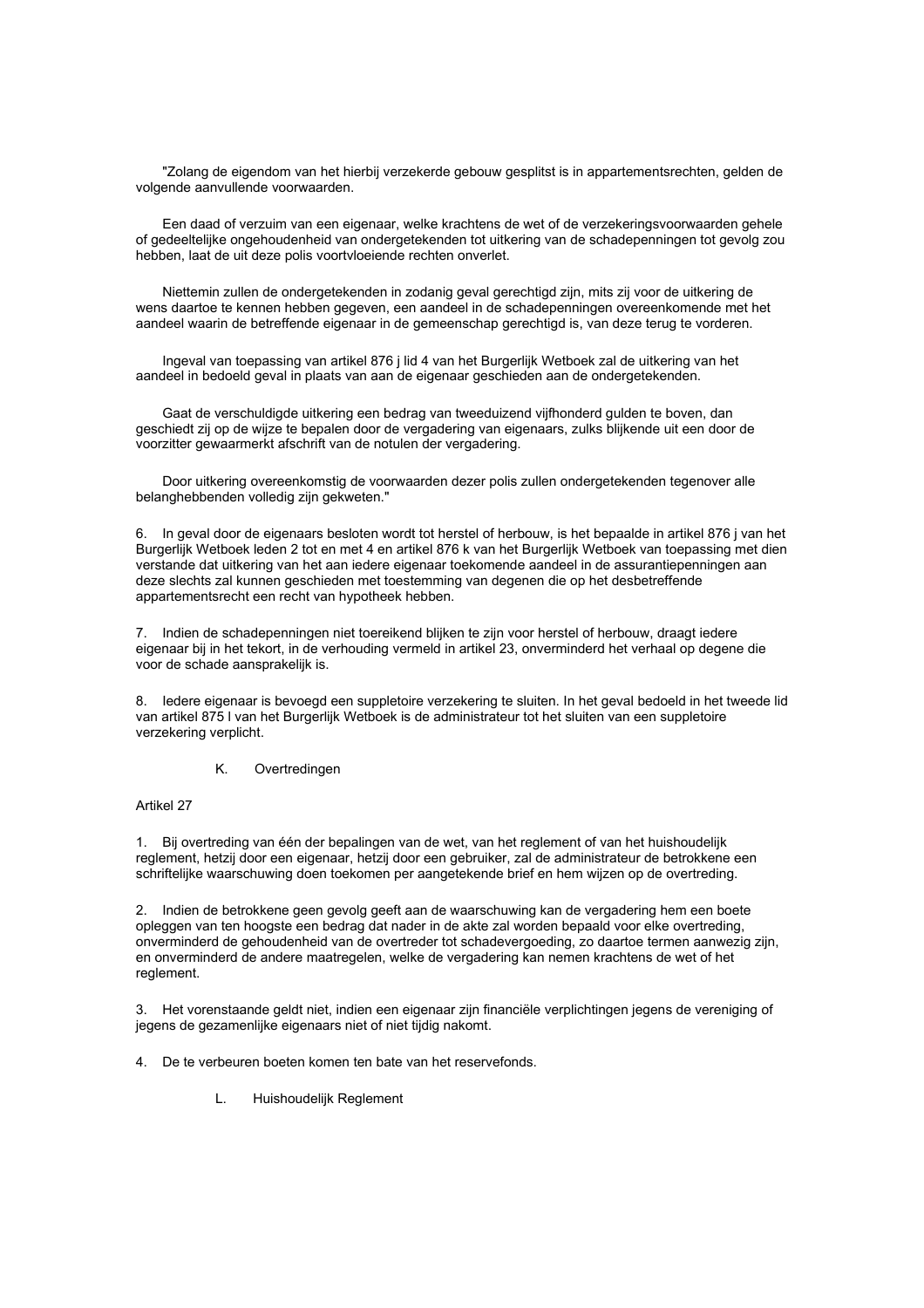# Artikel 28

1. Behoudens het bepaalde in de voorafgaande artikelen kan het gebruik van de gemeenschappelijke gedeelten worden geregeerd door een huishoudelijk reglement, dat alsdan zal worden vastgesteld en dat kan worden aangevuld of gewijzigd door de vergadering met een meerderheid van tenminste drie/vierde van het aantal uitgebrachte stemmen, waarin een aantal eigenaars tegenwoordig of vertegenwoordigd is, dat ten minste twee/derde van het totaal aantal stemmen kan uitbrengen.

Artikel 37 lid 5 is van overeenkomstige toepassing.

2. De regels als bedoeld in artikel 876 c van het Burgerlijk Wetboek moeten in het huishoudelijk reglement worden opgenomen en zullen met het reglement niet in strijd mogen zijn.

Ook op deze regels is het in het voorgaande lid bepaalde van toepassing.

3. Bij vervreemding van een appartementsrecht is de nieuwe eigenaar die het privé gedeelte zelf in gebruik wil nemen. verplicht een verklaring te tekenen dat hij de bepalingen van het huishoudelijk reglement zal naleven. Voor de toepassing van deze bepaling wordt het vestigen van een zakelijk genotsrecht op een appartementsrecht met vervreemding gelijkgesteld.

M. Oprichting van een vereniging van eigenaars en vaststelling van de statuten van deze vereniging

Algemene bepalingen  $\overline{1}$ 

Artikel 29

1. Bij de akte wordt opgericht een vereniging van eigenaars als bedoeld in artikel 875 f 1e lid onder e van het Burgerlijk Wetboek.

2. De naam van de vereniging en de plaats waar zij gevestigd is worden in de akte bepaald.

 $\mathcal{R}$ De vereniging heeft ten doel het behartigen van de gemeenschappelijke belangen van de eigenaars.

Artikel 30

Het vermogen van de vereniging wordt gevormd door de bijdragen door de eigenaars verschuldigd overeenkomstig de bepalingen van het reglement, alsmede door toevallige baten.

# Artikel 31

1. Er wordt een reservefonds gevormd, waaruit buitengewone uitgaven kunnen worden bestreden. Aan dat fonds zal geen andere bestemming worden gegeven tenzij krachtens besluit van de vergadering met toepassing van het bepaalde in artikel 37 lid 5, dan wel na opheffing van de splitsing.

2. De gelden van het reservefonds worden krachtens besluit van de vergadering gedeponeerd op een afzonderlijke bankrekening ten name van de vereniging.

3. Over de in het vorige lid bedoelde gelden kan slechts door de voorzitter en één van de eigenaars, die daartoe door de vergadering zal worden aangewezen, en na bekomen machtiging van de vergadering worden beschikt, tenzij de gelden worden gebruikt in overeenstemming met een tevoren vastgestelde begrotingspost.

4. De vergadering zal kunnen besluiten tot belegging van de geldmiddelen van het reservefonds, welke belegging echter niet anders zal mogen geschieden dan op de wijze als aangegeven in de Beleggingswet.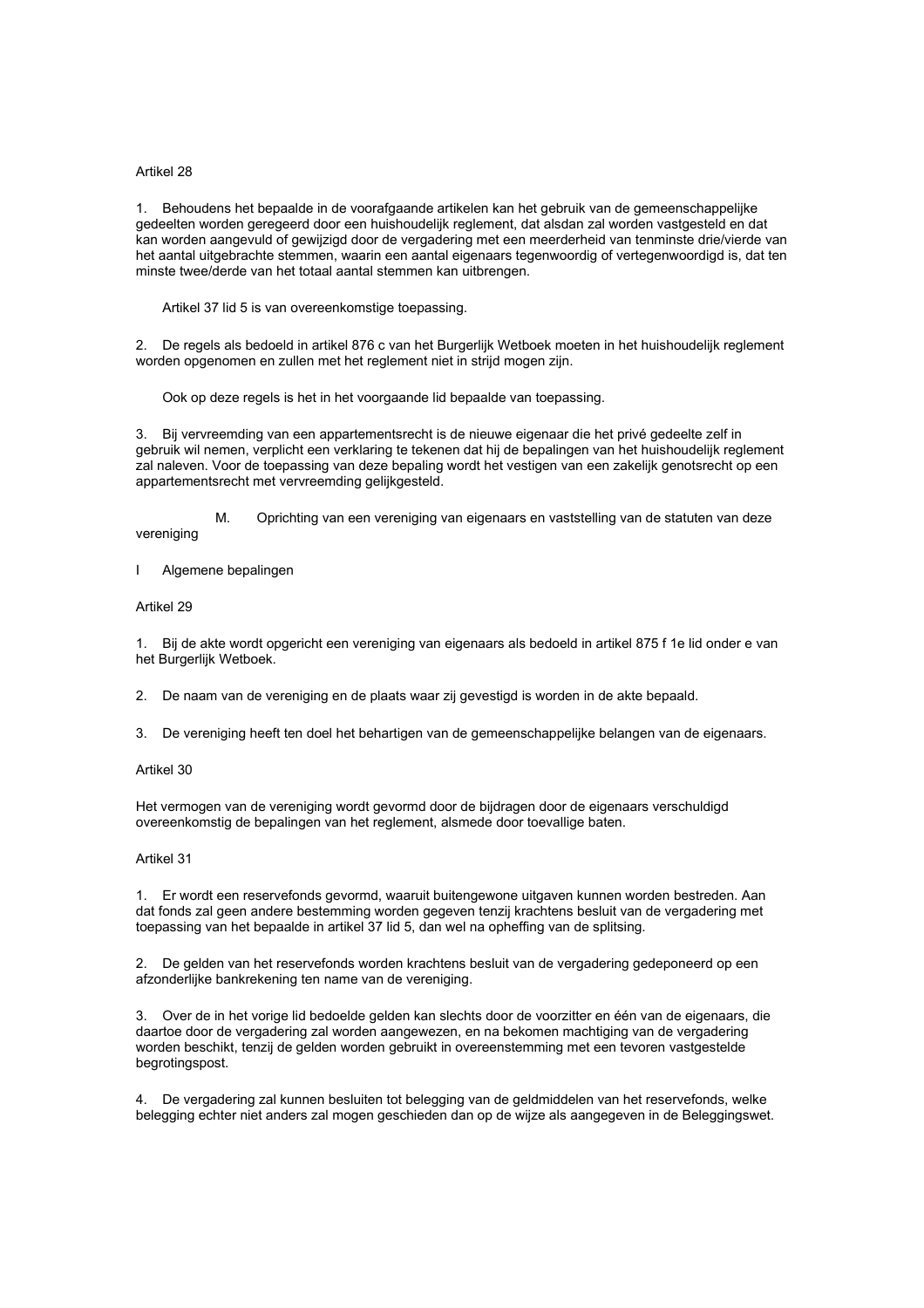5. De waardepapieren zullen moeten worden bewaard op de wijze als door de vergadering bepaald.

 $\mathbf{H}$ Vergadering van eigenaars

Artikel 32

1. De vergaderingen van eigenaars worden gehouden op een door de vergadering te bepalen plaats.

2. Jaarlijks binnen vijf maanden na afloop van het boekjaar zal een vergadering worden gehouden, waarin. in overeenstemming met artikel 18 lid 3, door de administrateur de exploitatierekening over het afgelopen boekjaar wordt verstrekt die door de vergadering moet worden goedgekeurd voor de vaststelling van de definitieve bijdrage door iedere eigenaar. In deze of een eerdere vergadering wordt tevens een nieuwe begroting opgesteld voor het aangevangen of het komende jaar.

 $3<sub>1</sub>$ Vergaderingen worden voorts gehouden zo dikwijls de administrateur of de voorzitter zulks nodig achten, alsmede indien tenminste een nader in de akte te bepalen aantal eigenaars onder nauwkeurige schriftelijke opgave van de te behandelen punten zulks verzoeken aan de administrateur.

4. Indien een door eigenaars verlangde vergadering niet door de administrateur wordt bijeengeroepen op een zodanige termijn, dat de verlangde vergadering binnen 1 maand na binnenkomen van het verzoek wordt gehouden, zijn de verzoekers bevoegd zelf een vergadering bijeen te roepen met inachtneming van dit reglement.

5. Door de vergadering wordt uit de eigenaars of hun echtgenoten een voorzitter en een plaatsvervangend voorzitter benoemd. Voor de eerste maal kan de benoeming van de voorzitter bij de akte geschieden.

De voorzitter en de plaatsvervangend voorzitter worden voor onbepaalde tijd benoemd met dien verstande, dat zij als zodanig van rechtswege defungeren zodra zij ophouden eigenaars te zijn. Zij kunnen te allen tijde door de vergadering worden ontslagen.

6. De voorzitter, casu quo de plaatsvervangend voorzitter, is belast met de leiding van de vergadering; bij hun afwezigheid voorziet de vergadering zelf in haar leiding.

De oproeping ter vergadering vindt plaats met een termijn van ten minste acht vrije dagen en wordt verzonden naar de werkelijke of, in overeenstemming met artikel 15 Boek 1 van het Burgerlijk Wetboek. gekozen woonplaats van de eigenaars; zij bevat de opgave van de punten der agenda alsmede de plaats van de vergadering.

7. De plaatsvervangend voorzitter treedt op ingeval van ontstentenis of belet van de voorzitter.

8. De aanwezigheid ter vergadering blijkt uit de vóór de aanvang van de vergadering ondertekende presentielijst.

# Artikel 33

1. Stemgerechtigd zijn de eigenaars, onverminderd het bepaalde in artikel 875 g lid 3 van het Burgerlijk Wetboek.

2. Zolang een opvolgend eigenaar niet heeft voldaan aan het bepaalde in artikel 875 p van het Burgerlijk Wetboek, heeft hij niet het recht zijn stemrecht uit te oefenen, noch het recht vergaderingen bij te wonen.

3. Het maximum aantal stemmen in de vergadering en de verdeling van de stemmen worden in de akte bepaald.

Artikel  $34$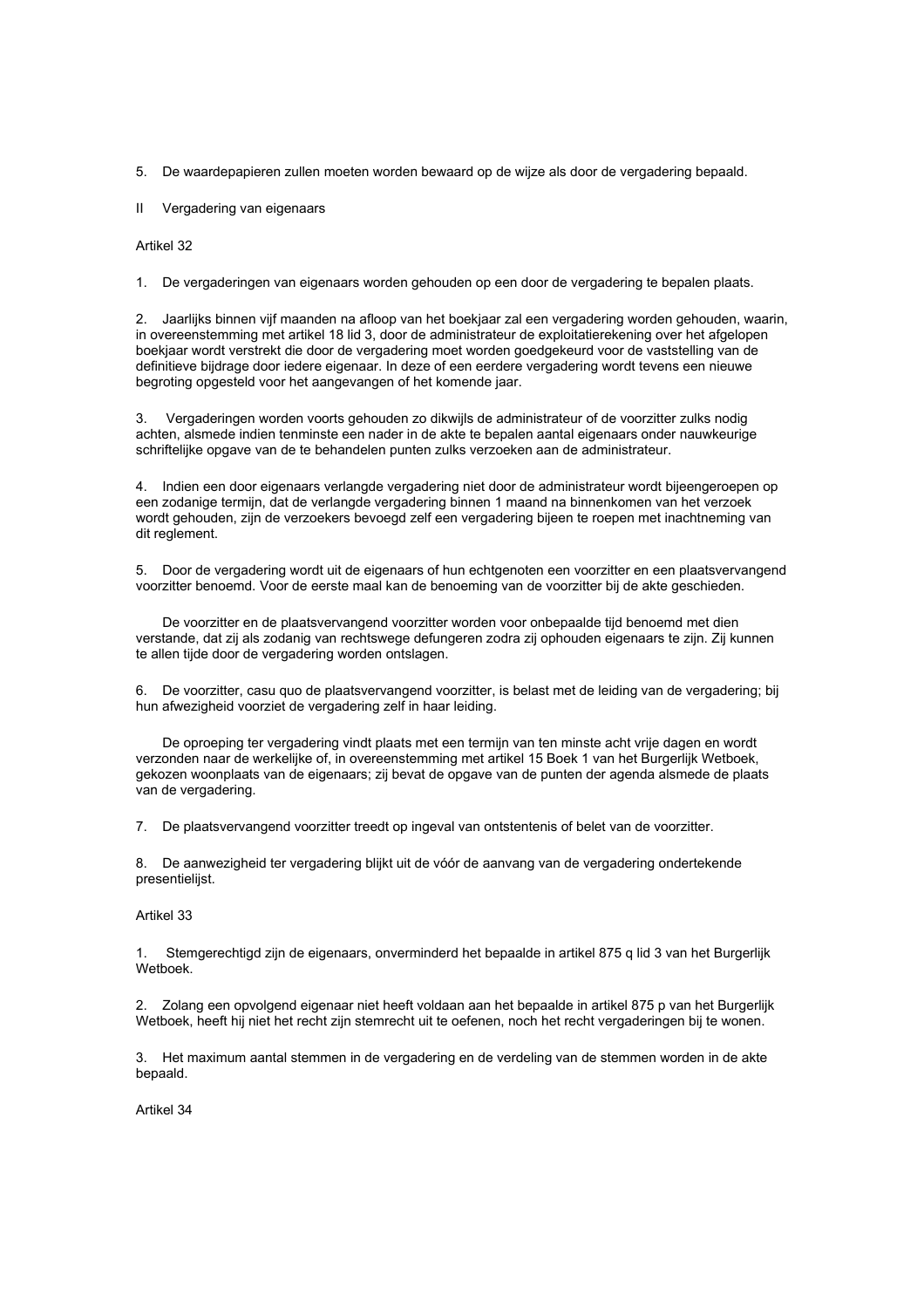1. Indien een appartementsrecht aan meer personen toekomt zullen dezen hun rechten in de vergadering slechts kunnen uitoefenen door middel van één hunner of van een derde, daartoe schriftelijk aangewezen.

2. Indien zij over hun vertegenwoordiging ter vergadering niet tot overeenstemming kunnen komen, is de meest gerede hunner bevoegd de kantonrechter te verzoeken een derde aan te wijzen als vertegenwoordiger.

#### Artikel 35

leder der eigenaars is bevoegd, hetzij in persoon, hetzij bij een schriftelijk gevolmachtigde, de vergadering bij te wonen, daarin het woord te voeren en het stemrecht uit te oefenen, behoudens het bepaalde in artikel 875 q van het Burgerlijk Wetboek.

## Artikel 36

1. Alle besluiten, waarvoor in dit reglement of krachtens de wet geen afwijkende regeling is voorgeschreven, worden genomen met volstrekte meerderheid der uitgebrachte stemmen.

2. Bij staking van stemmen over zaken wordt het voorstel geacht te zijn verworpen. Indien bij stemming over personen geen hunner de volstrekte meerderheid der uitgebrachte stemmen verkrijgt, wordt herstemd tussen de twee personen, die de meeste stemmen op zich verenigd hebben.

Indien meer dan twee personen in dit geval verkeren en een gelijk aantal stemmen hebben verkregen. wordt door loting uitgemaakt, welke twee van hen voor herstemming in aanmerking komen. Indien het grootste aantal stemmen slechts door één persoon is verkregen, zal worden herstemd tussen die persoon en een persoon, die een aantal stemmen verkregen heeft, hetwelk het dichtst het grootste aantal stemmen nabijkomt, en indien meer personen in dit laatste geval verkeren, zal door het lot worden beslist, wie van hen voor herstemming in aanmerking komt. Bij deze tweede stemming is alsdan gekozen hij, die de meeste stemmen op zich verenigd heeft, terwijl ingeval bij deze tweede stemming de stemmen staken, het lot beslist.

#### Blanco stemmen zijn van onwaarde.

3. Met een besluit van de vergadering staat gelijk een voorstel, waarmede alle eigenaars schriftelijk hun instemming hebben betuigd.

4. In een vergadering, waarin minder dan de helft van het in artikel 33 lid 3 bedoelde maximum aantal stemmen kan worden uitgebracht, kan geen geldig besluit worden genomen.

In dat geval zal een nieuwe vergadering worden uitgeschreven, te houden niet vroeger dan twee en niet later dan zes weken na de eerste. In de oproeping tot deze vergadering zal mededeling worden gedaan, dat de komende vergadering een tweede vergadering is als bedoeld in dit artikel. In deze vergadering zal over de aanhangige onderwerpen een besluit kunnen worden genomen ongeacht het aantal stemmen, dat ter vergadering kan worden uitgebracht.

#### Artikel 37

1. De vergadering beslist over het beheer van de gemeenschappelijke gedeelten en de gemeenschappelijke zaken, voorzover de beslissing hierover niet aan de administrateur is opgedragen.

2. De beslissing over het onderhoud van de gemeenschappelijke gedeelten en de gemeenschappelijke zaken berust bij de administrateur. Deze kan echter geen onderhoudswerkzaamheden opdragen die een nader in de akte te bepalen bedrag te boven gaan, indien hij daartoe niet vooraf door de vergadering is gemachtigd.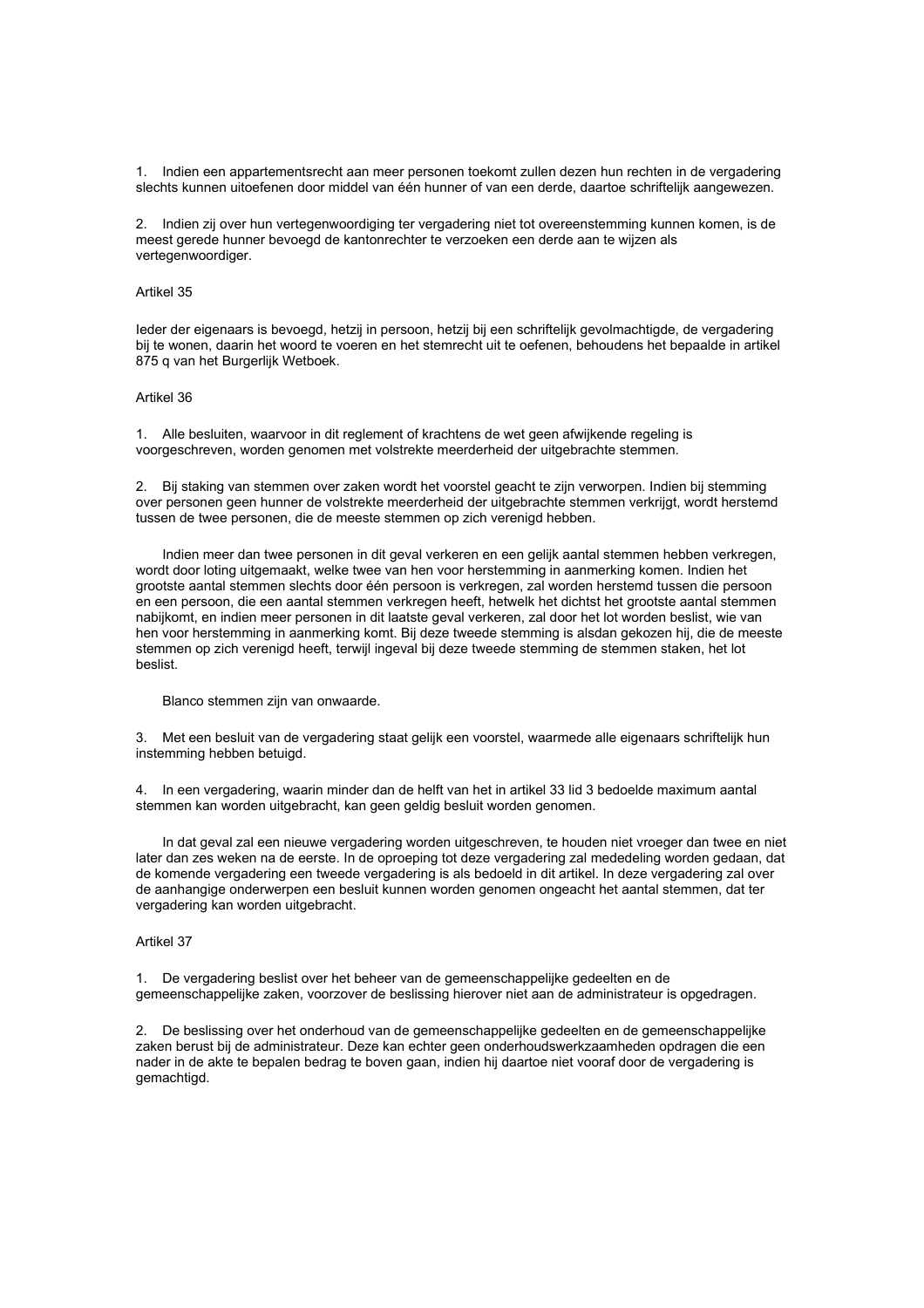3. De vergadering beslist over de kleur van het buitenverfwerk alsmede over de kleur van dat gedeelte van het binnenverfwerk hetwelk moet geschieden aan de gemeenschappelijke gedeelten en de gemeenschappelijke zaken en aan die zijde van de particuliere voordeur die is gekeerd naar de hallzijde.

4. leder der eigenaars of gebruikers is verplicht zijn medewerking te verlenen aan de uitvoering van de besluiten der vergadering, voor zover dit redelijkerwijze van hem verlangd kan worden. Lijdt hij als gevolg hiervan schade dan wordt deze hem door de vereniging vergoed.

5. Besluiten door de vergadering tot het doen van uitgaven die een in de akte nader te bepalen bedrag te boven gaan, kunnen slechts worden genomen met een meerderheid van ten minste drie/vierde van het aantal uitgebrachte stemmen in een vergadering, waarin een aantal eigenaars tegenwoordig of vertegenwoordigd is, dat ten minste twee/derde van het totaal aantal stemmen kan uitbrengen. In een vergadering, waarin minder dan twee/derde van het in de vorige zin bedoelde maximum aantal stemmen kan worden uitgebracht, kan geen geldig besluit worden genomen.

In dat geval zal een nieuwe vergadering worden uitgeschreven, te houden niet vroeger dan twee en niet later dan zes weken na de eerste.

In de oproep tot deze vergadering zal mededeling worden gedaan dat de komende vergadering een tweede vergadering is als bedoeld in dit artikel. In deze vergadering zal over de aanhangige onderwerpen een besluit kunnen worden genomen ongeacht het aantal stemmen, dat ter vergadering kan worden uitgebracht.

6. Het in het vorige lid bepaalde geldt niet voor uitgaven met betrekking tot posten die door de vergadering overeenkomstig artikel 18 lid 1 en artikel 32 lid 2 op de jaarlijkse begroting zijn geplaatst voorzover deze posten met niet meer dan tien procent overschreden worden, of voor uitgaven waarvoor een speciale reserve is gevormd.

7. Indien door de vergadering overeenkomstig het in het vijfde lid bepaalde tot het doen van een uitgave wordt besloten, wordt tevens de extra voorschotbijdrage bepaald, welke door de administrateur te dier zake van de eigenaars kan worden gevorderd. De uitvoering van zodanige besluiten kan eerst geschieden wanneer de voor de uitvoering benodigde gelden in de kas van de vereniging gereserveerd zijn.

8. Het in het lid 5 bepaalde geldt eveneens voor besluiten tot verbouwing of voor besluiten tot het aanbrengen van nieuwe installaties of tot het wegbreken van bestaande installaties, voor zover deze niet als een uitvloeisel van het normale beheer zijn te beschouwen.

De eigenaar, die van zodanige maatregel geen voordeel trekt, is niet verplicht in de kosten hiervan bij te dragen.

# Artikel 38

1. Tot het aangaan van overeenkomsten, waaruit regelmatig terugkerende verplichtingen, die zich over een langere periode dan een jaar uitstrekken, voortvloeien, met uitzondering van de contracten die betrekking hebben op het normale beheer, kan slechts door de vergadering worden besloten, voorzover de mogelijkheid hiertoe uit het reglement blijkt.

2. Van deze bepaling kan zelfs niet met algemene stemmen worden afgeweken.

#### Artikel 39

1. Van het behandelde in de vergadering worden, tenzij hiervan een notarieel proces-verbaal wordt opgemaakt, onderhandse notulen gehouden, welke moeten worden ondertekend door de voorzitter en de administrateur.

2. Artikel 46 Wetboek van Koophandel is ten deze van overeenkomstige toepassing (lees: Het staat de rechter vrij aan de notulen van de vergaderingen van eigenaars zodanige bewijskracht toe te kennen, als hij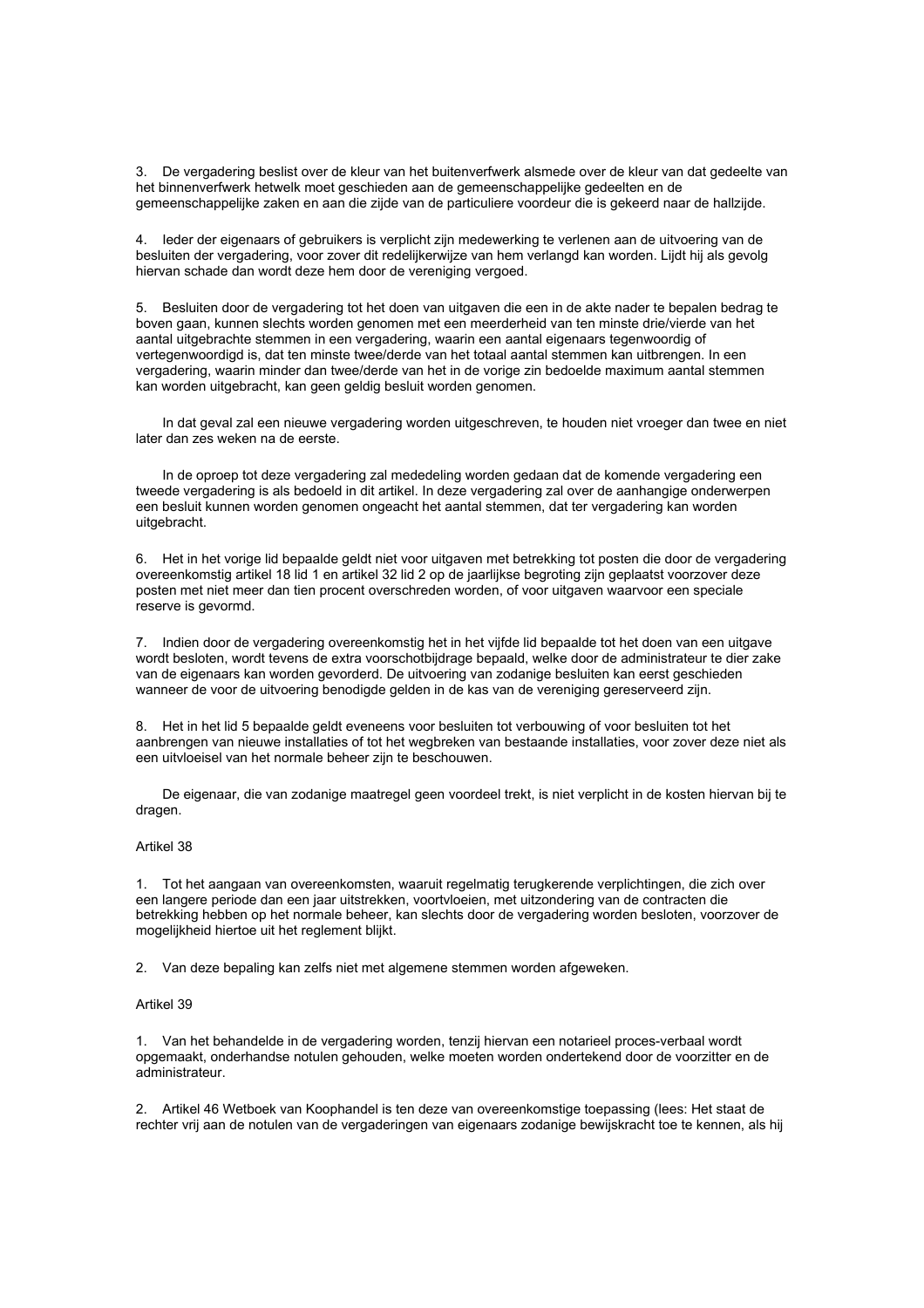in ieder bijzonder geval zou vermenen te behoren; onverminderd de wettelijke bewijskracht van authentieke akten).

ledere eigenaar kan te allen tijde inzage van de notulen verlangen. 3.

III Het Bestuur van de vereniging

Artikel 40

1. Het bestuur van de vereniging berust bij de administrateur, die benoemd wordt door de vergadering. Deze zal ook een plaatsvervangend administrateur kunnen benoemen.

2. De administrateur en de plaatsvervangend administrateur worden benoemd voor onbepaalde tijd en kunnen te allen tijde worden ontslagen.

3. De administrateur beheert de middelen van de vereniging en draagt zorg voor de tenuitvoerlegging van de besluiten van de vergadering, onverminderd het bepaalde in artikel 31.

4. Hij behoeft de machtiging van de vergadering voor het instellen van en berusten in rechtsvorderingen en het aangaan van dadingen alsmede voor het aangaan van rechtshandelingen en het geven van kwijtingen een belang van een nader in de akte te bepalen bedrag te boven gaande. Hij behoeft geen machtiging om verweer te voeren in een kort geding.

5. Voorzover in verband met de omstandigheden het nemen van spoedeisende maatregelen, welke uit een normaal beheer kunnen voortvloeien, noodzakelijk is, is de administrateur zonder opdracht van de vergadering hiertoe bevoegd, met dien verstande dat hij voor het aangaan van verbintenissen een belang van een nader in de akte te bepalen bedrag te boven gaande de machtiging nodig heeft van de voorzitter van de vergadering en voor het aangaan van verbintenissen een belang van een nader in de akte te bepalen bedrag te boven gaande de machtiging van de vergadering.

6. De administrateur is verplicht aan iedere eigenaar alle inlichtingen te verstrekken betreffende de administratie van het gebouw en het beheer van de fondsen, welke die eigenaar mocht verlangen, en hem op zijn verzoek inzage te verstrekken van alle op die administratie en dat beheer betrekking hebbende boeken, registers en bescheiden; hij houdt de eigenaars op de hoogte van zijn woonplaats en telefoonnummer.

Artikel 41

De administrateur legt een register aan van eigenaars en gebruikers. Na kennisgeving als bedoeld in de artikelen 875 p lid 2 en 875 g lid 4 van het Burgerlijk Wetboek wordt het register door hem bijgewerkt.

Artikel 42

De administrateur is verplicht de kasmiddelen van de vereniging te plaatsen op een giro- of bankrekening ten name van de vereniging.

**ANNEX1** 

Variatie op het reglement: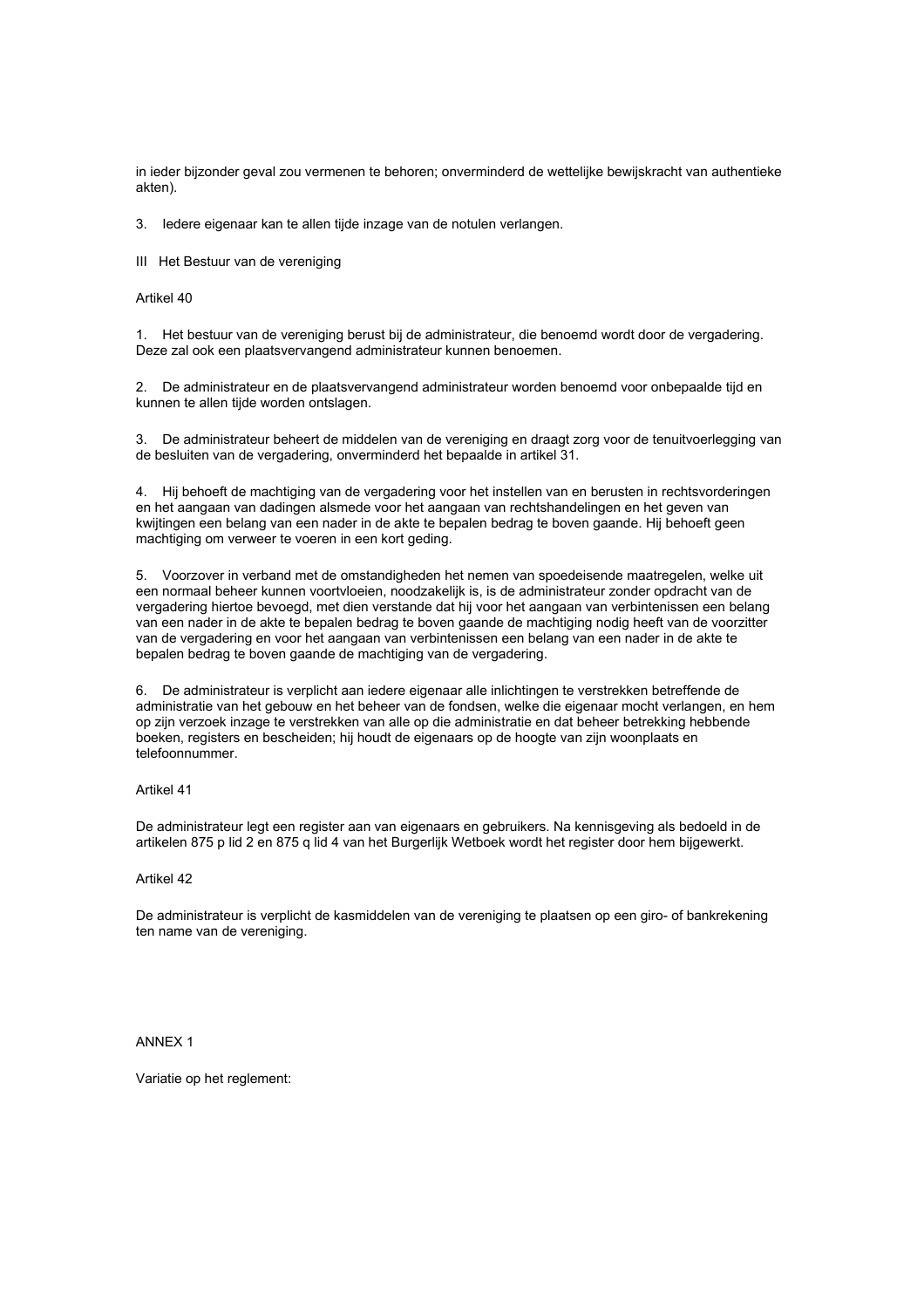# BEPALINGEN OP TE NEMEN, WANNEER HET GEBRUIK VAN HET PRIVE GEDEELTE AFHANKELIJK WORDT GESTELD VAN DE TOESTEMMING VAN DE VERGADERING

Invoegen na artikel 19:

## Artikel 20

1. Indien een eigenaar zijn privé gedeelte met inbegrip van het medegebruik van de gemeenschappelijke gedeelten en/of de gemeenschappelijke zaken aan een ander in gebruik wil geven, zal die ander het gebruik slechts kunnen verkrijgen na voorafgaande toestemming van de vergadering alsmede na ondertekening van een in duplo opgemaakte en gedagtekende verklaring dat hij het reglement en het huishoudelijk reglement alsmede een besluit als bedoeld in artikel 876 c van het Burgerlijk Wetboek, voorzover die op hem betrekking hebben, zal naleven.

2. Van de in lid 1 bedoelde verklaring behoudt zowel de gebruiker als de administrateur een exemplaar.

Onverminderd het bepaalde in artikel 875 m lid 3 van het Burgerlijk Wetboek zal de in lid 1 bedoelde verklaring geacht worden ook betrekking te hebben op besluiten en bepalingen die eerst na die verklaring worden vastgesteld, tenzij een beroep op die bepalingen jegens de gebruiker in strijd zou zijn met de goede trouw.

4. De administrateur zal de gebruiker van jedere aanvulling of verandering van het reglement of huishoudelijk reglement, alsmede van een besluit als bedoeld in artikel 876 c van het Burgerlijk Wetboek, op de hoogte stellen.

#### Artikel 20a

1. Teneinde de toestemming van de vergadering te verkrijgen zal de gegadigde zich schriftelijk wenden tot de administrateur, onder verstrekking van alle verlangde gegevens, welke dienstig zijn ter beoordeling van de gegadigde en zijn gezin.

2. De administrateur is verplicht binnen veertien dagen na de ontvangst van het in het vorige lid bedoelde schrijven een vergadering bijeen te roepen, waarop over de toelating van de gegadigde wordt beslist.

3. Weigering van de gegadigde zal slechts mogen plaats vinden, indien naar redelijkheid en billijkheid van de overige bewoners niet mag worden verlangd dat zij de gegadigde in hun midden opnemen en wanneer niet voldaan is aan het bepaalde in de artikelen 20 en 21.

# Artikel 21

1. De administrateur kan te allen tijde verlangen dat de gebruiker zich jegens de vereniging als borg verbindt voor de eigenaar, en wel voor de richtige voldoening van hetgeen laatstgenoemde ingevolge het reglement aan de vereniging schuldig is of zal worden.

2. Voormelde borgtocht zal zich slechts uitstrekken tot verplichtingen van de betrokken eigenaar die opeisbaar worden na het tijdstip, waarop per aangetekende brief door de administrateur aan de gebruiker is medegedeeld dat de vereniging van de in het vorige lid bedoelde bevoegdheid gebruik wenst te maken. Bovendien zal de gebruiker uit hoofde van de hier bedoelde borgtocht per maand nimmer meer verschuldigd zijn dan een bedrag, overeenkomende met de geschatte maandelijkse huurwaarde van het desbetreffende privé gedeelte.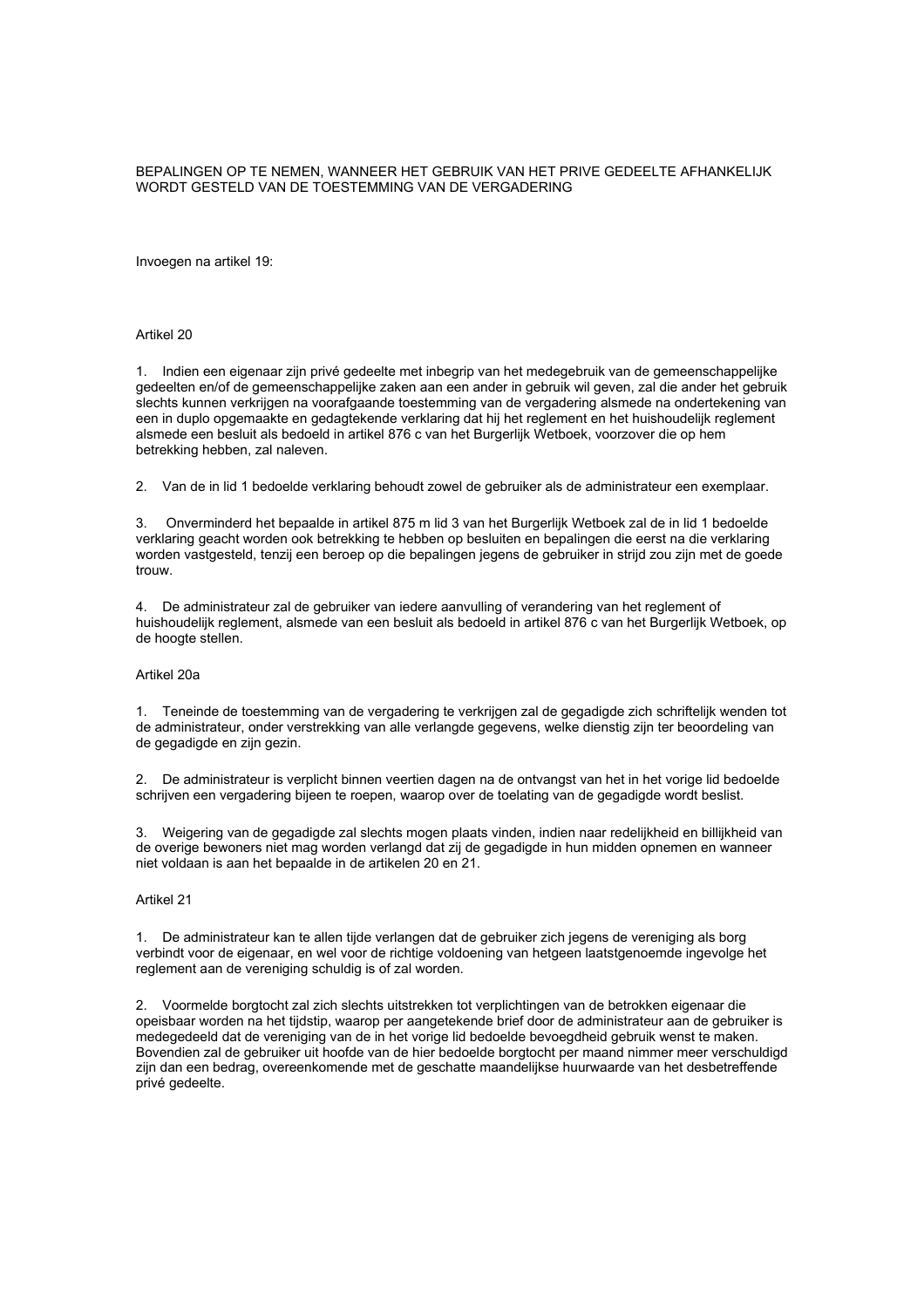Verlangd zal kunnen worden dat de borg afstand doet van het voorrecht van uitwinning en van alle andere voorrechten en excepties door de wet aan borgen toegekend of nog toe te kennen.

# Artikel 22

1. De gebruiker die zonder de in de artikel 20 bedoelde verklaring getekend te hebben of zonder de in artikel 21 bedoelde verplichting te zijn nagekomen dan wel zonder de ingevolge de in artikel 20 vereiste toestemming het privé gedeelte betrokken heeft, kan door de administrateur hieruit worden verwijderd en hem kan de toegang tot de gemeenschappelijke gedeelten worden ontzegd.

2. Indien iemand zonder enige titel een privé gedeelte betrokken heeft kan hij hieruit door de administrateur worden verwijderd als onherroepelijk hiertoe door de eigenaars gemachtigd. De administrateur gaat niet tot ontruiming over dan nadat het de betrokkene tot ontruiming heeft aangemaand. Van het bevel tot ontruiming staat binnen veertien dagen beroep open op de vergadering.

Invoegen na artikel 25:

# Artikel 25a

1. De nieuwe eigenaar is verplicht de toestemming van de vergadering te vragen alvorens het privé gedeelte zelf in gebruik te nemen dan wel een ander als gebruiker daarvan toe te laten. Artikel 20a leden 1-3 en artikel 22 zijn van toepassing.

2. In geval van openbare verkoping zal in afwijking van het eerste lid de toestemming moeten worden gevraagd aan de administrateur, die haar kan verlenen nadat hij de voorzitter van de vergadering geraadpleegd heeft.

Te dien einde zal jedere gegadigde zich kunnen wenden tot de administrateur met het verzoek af te geven de verklaring dat geen bezwaar zal worden gemaakt tegen gebruik door de gegadigde met zijn gezin van het privé gedeelte waarop het te verkopen appartementsrecht betrekking heeft, indien dit bij de openbare verkoop aan hem mocht worden toegewezen.

Teneinde de toestemming van de administrateur te verkrijgen zal de gegadigde deze onder betaling van een in het huishoudelijk reglement te bepalen bedrag ter bestrijding van de te maken onkosten, de gegevens verstrekken bedoeld in artikel 20a lid 1.

3. Indien de administrateur de toestemming weigert kan de gegadigde in beroep komen bij de vergadering.

Deze wordt in dat geval terstond bijeen geroepen en kan beslissen ongeacht het aanwezige quorum, terwijl de termijn van oproeping ten hoogste drie dagen bedraagt.

4. Het bepaalde in lid 2 en 3 is mede van toepassing bij verkoop door de eerste hypothecaire schuldeiser ingevolge een beding als bedoeld in artikel 1223 lid 2 van het Burgerlijk Wetboek, tenzij bedoelde schuldeiser ten minste 30 dagen vóór de veiling aan de administrateur bij aangetekende brief heeft medegedeeld dat hij in de veilingvoorwaarden de bepaling wenst op te nemen, dat de koper een verklaring zal kunnen afleggen krachtens welke hij en zijn rechtsopvolgers bevoegd zullen zijn het privé gedeelte zelf in gebruik te nemen - in afwijking van artikel 20 - of aan derden in gebruik af te staan zonder dat hiervoor enige toestemming vereist is. De hier bedoelde verklaring dient te worden opgenomen in een daartoe bestemde notariële akte, waarvan een afschrift zal worden overgeschreven in de openbare registers gelijktijdig met het afschrift of uittreksel van het proces-verbaal van gunning. De administrateur is verplicht de verklaring ter kennis te brengen van de andere eigenaars.